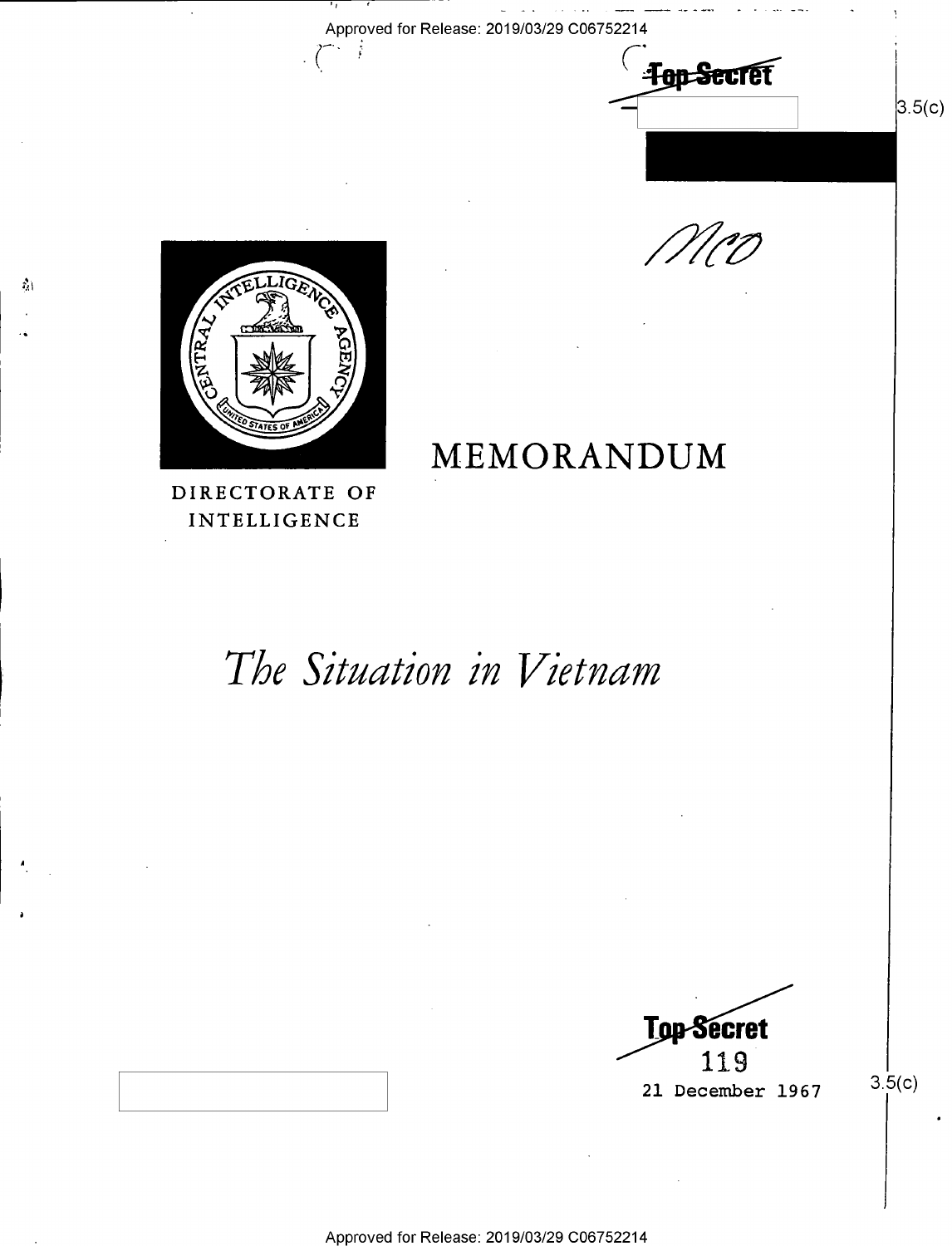| TOP SECRET<br>Information as of 1600<br>21 December 1967<br>HIGHLIGHTS<br>Communist forces staged widespread attacks<br>throughout South Vietnam on 20 and 21 December.                                                                                                                           | 3.5(c)<br>3.5(c)<br>3.5(c) |
|---------------------------------------------------------------------------------------------------------------------------------------------------------------------------------------------------------------------------------------------------------------------------------------------------|----------------------------|
|                                                                                                                                                                                                                                                                                                   |                            |
|                                                                                                                                                                                                                                                                                                   |                            |
|                                                                                                                                                                                                                                                                                                   |                            |
|                                                                                                                                                                                                                                                                                                   |                            |
|                                                                                                                                                                                                                                                                                                   |                            |
|                                                                                                                                                                                                                                                                                                   |                            |
|                                                                                                                                                                                                                                                                                                   |                            |
| The Chinese Communist radar network along the Viet-<br>nam/Laos border has been expanded in the past<br>several months.                                                                                                                                                                           |                            |
| I. The Military Situation in South Vietnam:<br>Communist guerrillas staged a series of attacks<br>throughout the country on 20-21 December (Paras. 1-6).<br>The North Vietnamese have augmented their combat forces<br>in the northern part of South Vietnam in the past year<br>$(Paras. 7-11).$ |                            |
| Political Developments in South Vietnam:<br>II.<br>The Upper House has asked Prime Minister Loc for an<br>official explanation of the government's attitude to-<br>ward Cambodia (Para. 1).                                                                                                       |                            |
| III. North Vietnamese Military Developments:<br>There is nothing of significance to report.                                                                                                                                                                                                       |                            |
|                                                                                                                                                                                                                                                                                                   | 3.3(h)(2)                  |
|                                                                                                                                                                                                                                                                                                   |                            |
|                                                                                                                                                                                                                                                                                                   |                            |
| $V_{\bullet}$<br>Communist Political Developments: Several<br>Communist capitals have conferred quasi-diplomatic<br>status on National Liberation Front representatives<br>$(Paras. 1-4).$                                                                                                        |                            |
| VI. Other Major Aspects: Cambodia says it will<br>fight, if as US press reports hint, US forces pursue<br>the VC into Cambodia (Para. 1).                                                                                                                                                         |                            |
|                                                                                                                                                                                                                                                                                                   |                            |
|                                                                                                                                                                                                                                                                                                   |                            |
|                                                                                                                                                                                                                                                                                                   |                            |
| $\mathbf{i}$                                                                                                                                                                                                                                                                                      |                            |
|                                                                                                                                                                                                                                                                                                   |                            |
| TOP SECRET                                                                                                                                                                                                                                                                                        | 3.5(c)<br>3.5(c)           |
|                                                                                                                                                                                                                                                                                                   |                            |

 $\boldsymbol{J}$ 

l.

 $\bullet$ 

 $\ddot{\phantom{1}}$ 

 $\ddot{\phantom{a}}$ 

 $\sim$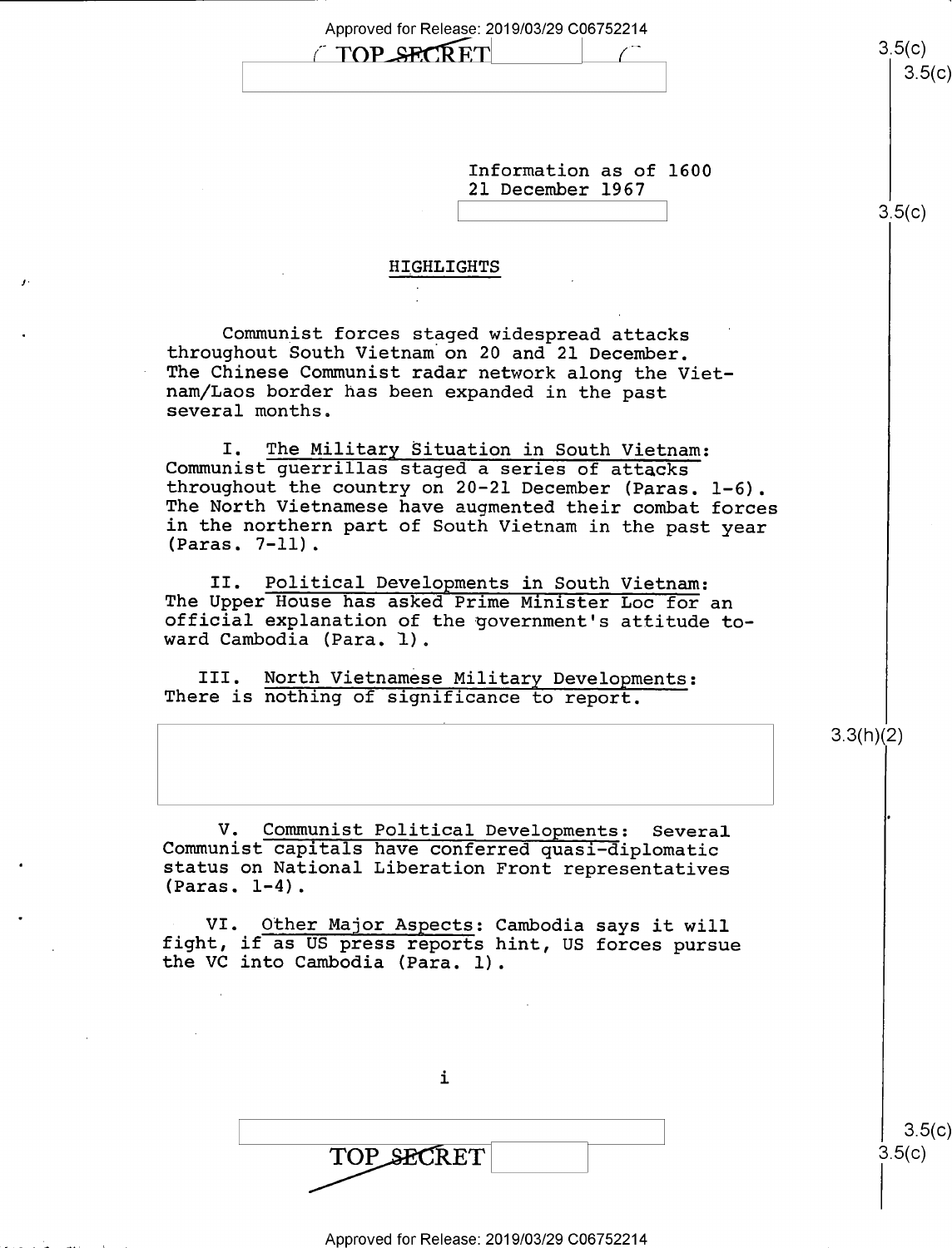\_

TOP SECRET  $\qquad \qquad$   $\qquad \qquad$   $\qquad \qquad$   $\qquad \qquad$   $\qquad \qquad$   $\qquad \qquad$   $\qquad \qquad$   $\qquad \qquad$   $\qquad \qquad$   $\qquad \qquad$   $\qquad \qquad$   $\qquad \qquad$   $\qquad \qquad$   $\qquad \qquad$   $\qquad \qquad$   $\qquad \qquad$   $\qquad \qquad$   $\qquad \qquad$   $\qquad \qquad$   $\qquad \qquad$   $\qquad \qquad$   $\qquad \qquad$   $\qquad \qquad$   $\q$  $3.5(c)$ 

### I. THE MILITARY SITUATION IN SOUTH VIETNAM

1. Viet Cong guerrillas staged widespread attacks on 20-21 December, the seventh anniversary of the founding of the National Liberation Front.

2. An unknown number of enemy saboteurs fired mortars into the Can Tho Airfield complex in the Mekong Delta province of Phong Dinh. Three US helicopters and two airplanes were destroyed and eight aircraft damaged in the early morning raid.

3. Other terrorist incidents included raids against several South Vietnamese villages and two grenade throwings in downtown Saigon. Thirteen US and South Vietnamese military personnel were wounded when a grenade was tossed into a.crowded bar in the more serious of the Saigon incidents.

4. In northern Tay Ninh Province a base camp of the US 25th Infantry Division was struck by mortars for the second time on 20 December, wounding 17 Americans. Three US soldiers were killed and ll wounded earlier in the day in an abortive attack which included a mortar barrage of over 200 rounds.

5. Also on 20 December, a South Vietnamese camp some 23 miles northwest of Saigon was hit by a 350-round mortar bombardment. The attackers-—an estimated enemy company -- were finally driven off by intense artillery and air support.

6. At least 52 enemy troops were killed during a three—hour battle with a company of the Royal Thai Army Volunteer Regiment some 17 miles southeast of Saigon late on 20 December. This was the first major combat for the Thai soldiers, who are taking part in the four-company search~and-destroy Operation NARESUAN in southern Bien Hoa Province.

21 December 1967

 $\sim$  s.5(c)

 $I-1$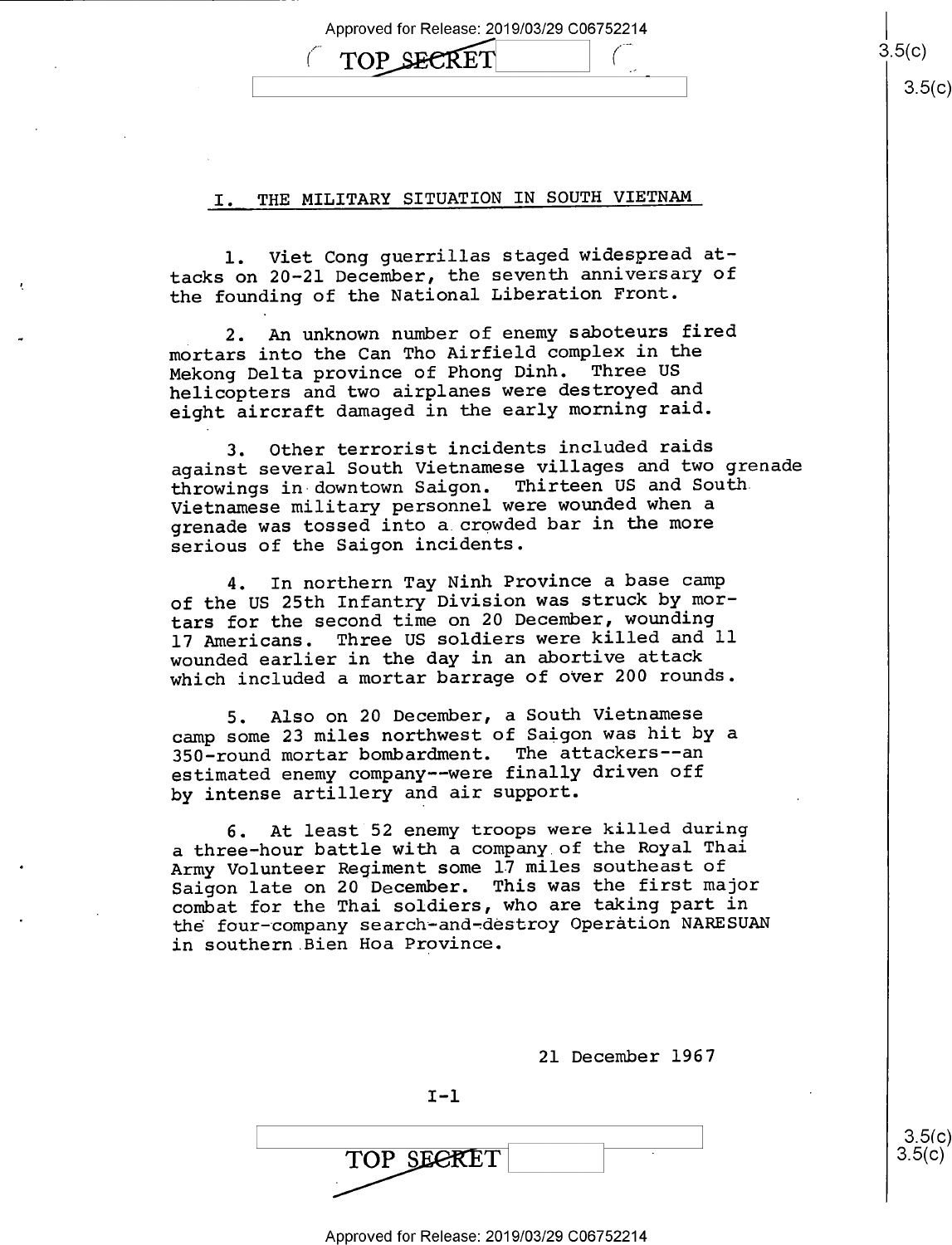#### Build-up in the Tri-Thien Area

7. During the past year the North Vietnamese have augmented their-combat forces in the Tri-Thien Military Region. This strategic area encompasses the lower half of Quang Tri Province and all of Thua Thien Province, including the important population centers of Quang Tri city and Hue.

8. At the end of 1966 the Communists had eight main force battalions in this region, organized in one regiment—-the 6th—-and five separate battalions. At present the existence of three full regiments- the 5th, 6th, and 9th—-has-been confirmed in this region and there have been reports of a 4th Regiment being organized in southern Thua Thien this<br>fall. The build-up has been accomplished through The build-up has been accomplished through the infiltration of battalion—size units formed and dispatched to the south by the 304th and 341st divisions.

9. The 5th Regiment was confirmed in MACV's order of battle late this-summer. The presence of the 9th was confirmed during the past week.' These two regiments are believed to be in the vicinity of base' area 101 southwest of Quang Tri city. The 6th Regiment<br>is probably located west of Hue in base area 114. In is probably located west of Hue in base area 114. addition to these units, the 31st Regiment of the North Vietnamese 341st Division has been tentatively identified in communications with the headquarters of the Tri-Thien Military Region. In récent weeks communications intelligence-has traced the movement of this unit southward through the Laotian corridor to a position just west of the A Shau-Valley. This communications link suggests that the 31st will be committed in Thua Thien Province.

10. If the 4th.and 31st regiments are confirmed as subordinates of the Tri—Thien Military Region the number of combat battalions in this area will total 15, nearly double that of a year ago.

21 December 1967

 $I-2$ 

 $\text{RET}$  3.5(c)

Approved for Release: 2019/03/29 C06752214

 $3.5(c)$ 

 $\text{TOP}\xspace \text{SECTION} \xspace \begin{array}{ccc} 3,5(c) \end{array}$  $3.5(c)$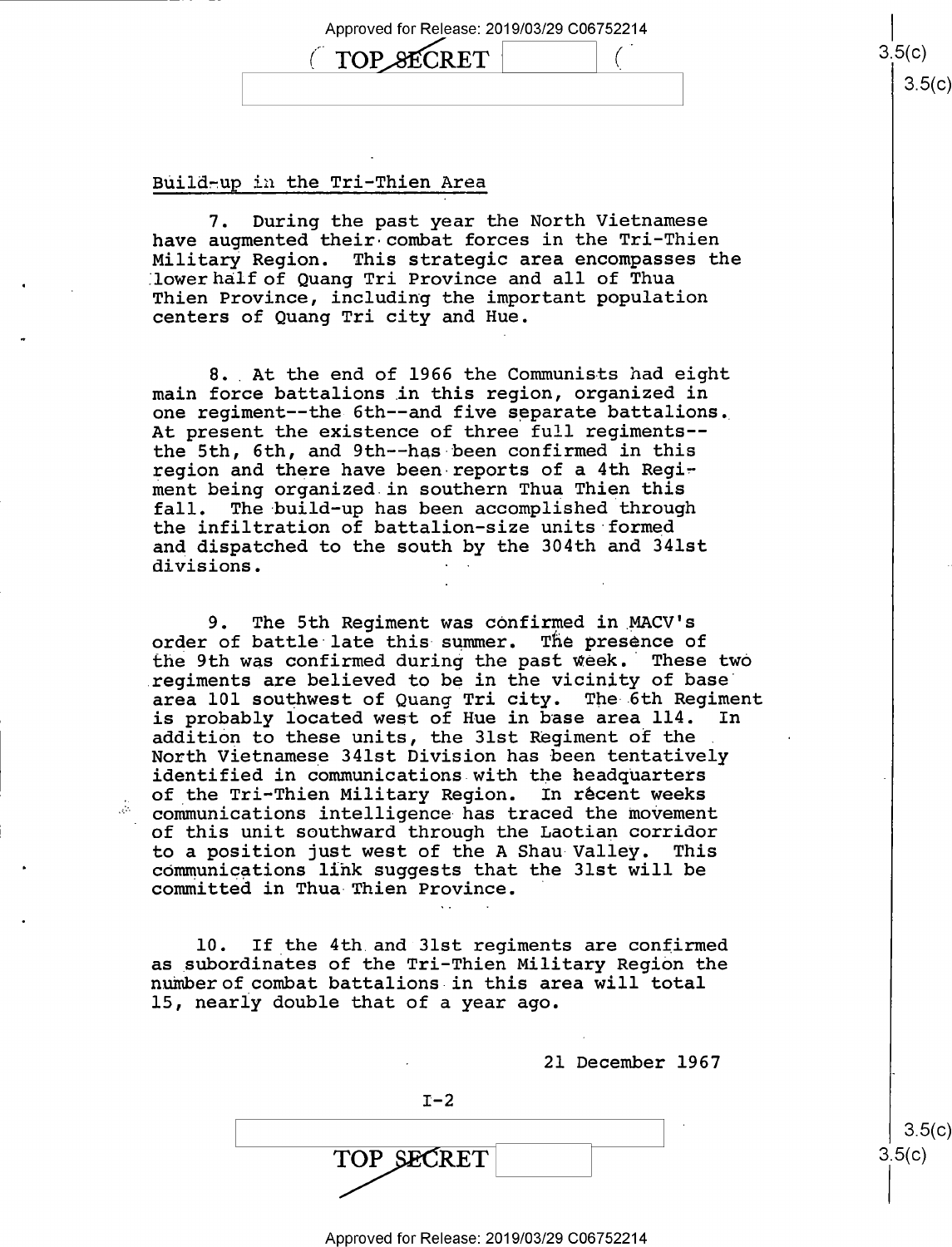TOP SECRET

 $\overline{\phantom{0}}$ 

ll. The buildup of these forces lends further credibility to a recently captured enemy document which indicated that "large-scale" attacks were planned along the populous coastal plains of northern South Vietnam. The Communists may intend to co ordinate attacks here with actions in the Khe Sanh area or across the Demilitarized Zone.

' '

| 21 December 1967 |                      |
|------------------|----------------------|
| $I - 3$          |                      |
| TOP SECRET       | $3.5(c)$<br>$3.5(c)$ |
|                  |                      |

 $3.5(c)$ 

3.5(c)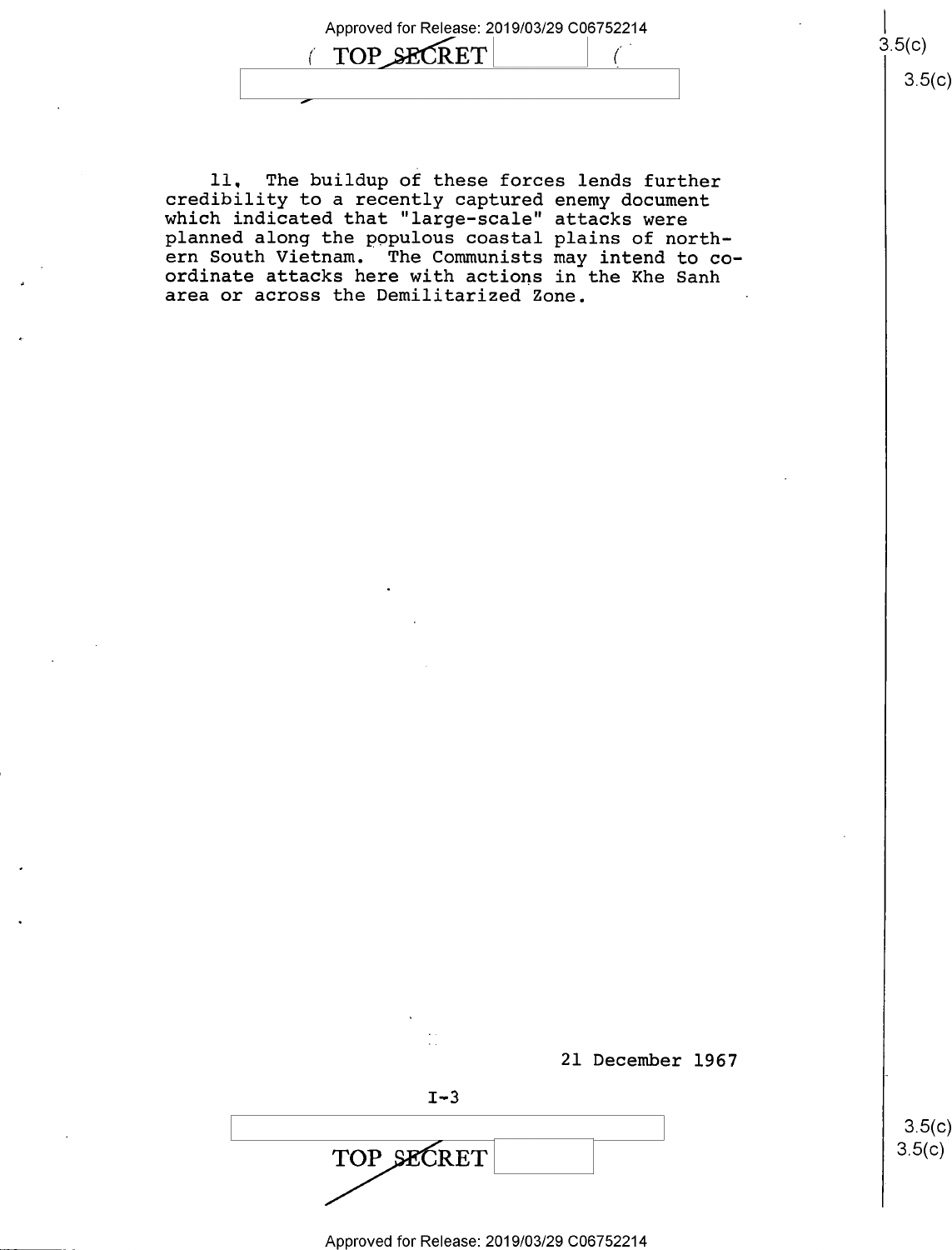Approved for Release: 2019/03/29 C06752214 TOP SECRET

 $3.5(c)$ 

 $3.5(c)$ 

 $3.5(c)$ 

 $3.5(c)$ 

#### II. POLITICAL DEVELOPMENTS IN SOUTH VIETNAM

l. The Upper House has written a letter to Prime Minister Loc asking for an explanation of the government's attitude toward Cambodia. The letter made reference to the recent discovery of Viet Cong bases in Cambodia and put specific questions to Loc, such as, why are the Cambodians allowed to use the Mekong River and what is the government doing to stop smuggling in the border area of Chau Doc Province? The Foreign Ministry is drafting a reply.



. II-1 TOP SEERET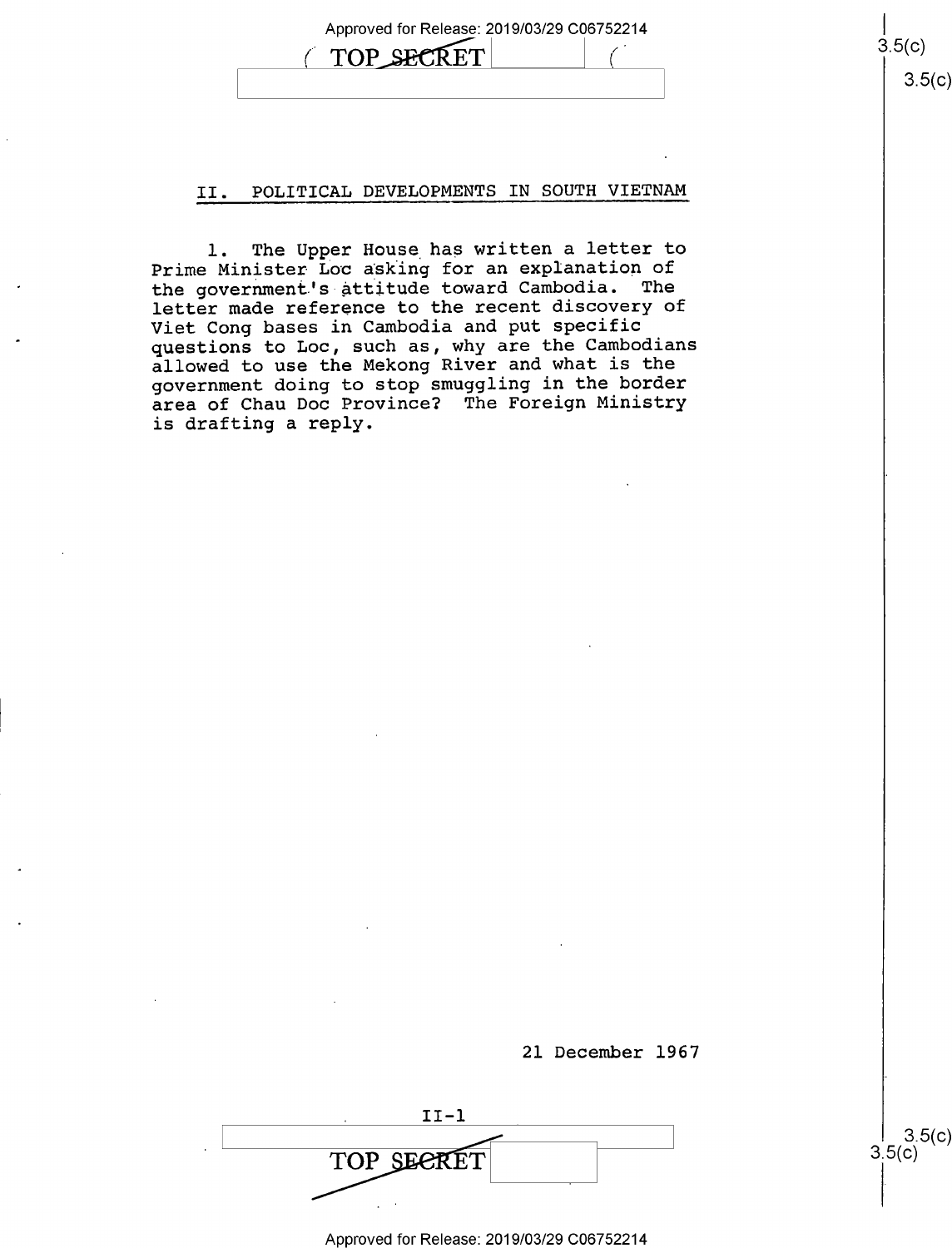|            | TOP SECRET                 |        | Approved for Release: 2019/03/29 C06752214 | 3.5(c)                                                                                                    |        |
|------------|----------------------------|--------|--------------------------------------------|-----------------------------------------------------------------------------------------------------------|--------|
|            |                            |        |                                            |                                                                                                           | 3.5(c) |
|            |                            | $\sim$ |                                            |                                                                                                           |        |
|            |                            |        |                                            |                                                                                                           |        |
| III.       |                            |        |                                            |                                                                                                           |        |
| $\sim 100$ |                            |        |                                            |                                                                                                           |        |
| 1.         |                            |        |                                            |                                                                                                           |        |
|            |                            |        |                                            |                                                                                                           |        |
|            |                            |        |                                            |                                                                                                           |        |
|            |                            |        |                                            |                                                                                                           |        |
|            |                            |        |                                            |                                                                                                           |        |
|            |                            |        |                                            |                                                                                                           |        |
|            |                            |        |                                            |                                                                                                           |        |
|            |                            |        |                                            |                                                                                                           |        |
|            |                            |        |                                            |                                                                                                           |        |
|            |                            |        |                                            |                                                                                                           |        |
|            |                            |        |                                            |                                                                                                           |        |
|            |                            |        |                                            |                                                                                                           |        |
|            |                            |        |                                            |                                                                                                           |        |
|            |                            |        |                                            |                                                                                                           |        |
|            |                            |        |                                            |                                                                                                           |        |
|            |                            |        |                                            |                                                                                                           |        |
|            |                            |        |                                            |                                                                                                           |        |
|            |                            |        |                                            |                                                                                                           |        |
|            |                            |        |                                            |                                                                                                           |        |
|            |                            |        |                                            |                                                                                                           |        |
|            |                            |        |                                            |                                                                                                           |        |
|            |                            |        |                                            |                                                                                                           |        |
|            | $\mathcal{L}_{\text{max}}$ |        |                                            |                                                                                                           |        |
|            | $III-I$                    |        |                                            |                                                                                                           |        |
|            |                            |        |                                            |                                                                                                           |        |
|            |                            |        |                                            | 3.5(c)                                                                                                    |        |
|            |                            |        |                                            | NORTH VIETNAMESE MILITARY DEVELOPMENTS<br>There is nothing of significance to report.<br>21 December 1967 |        |

 $\ddot{\bullet}$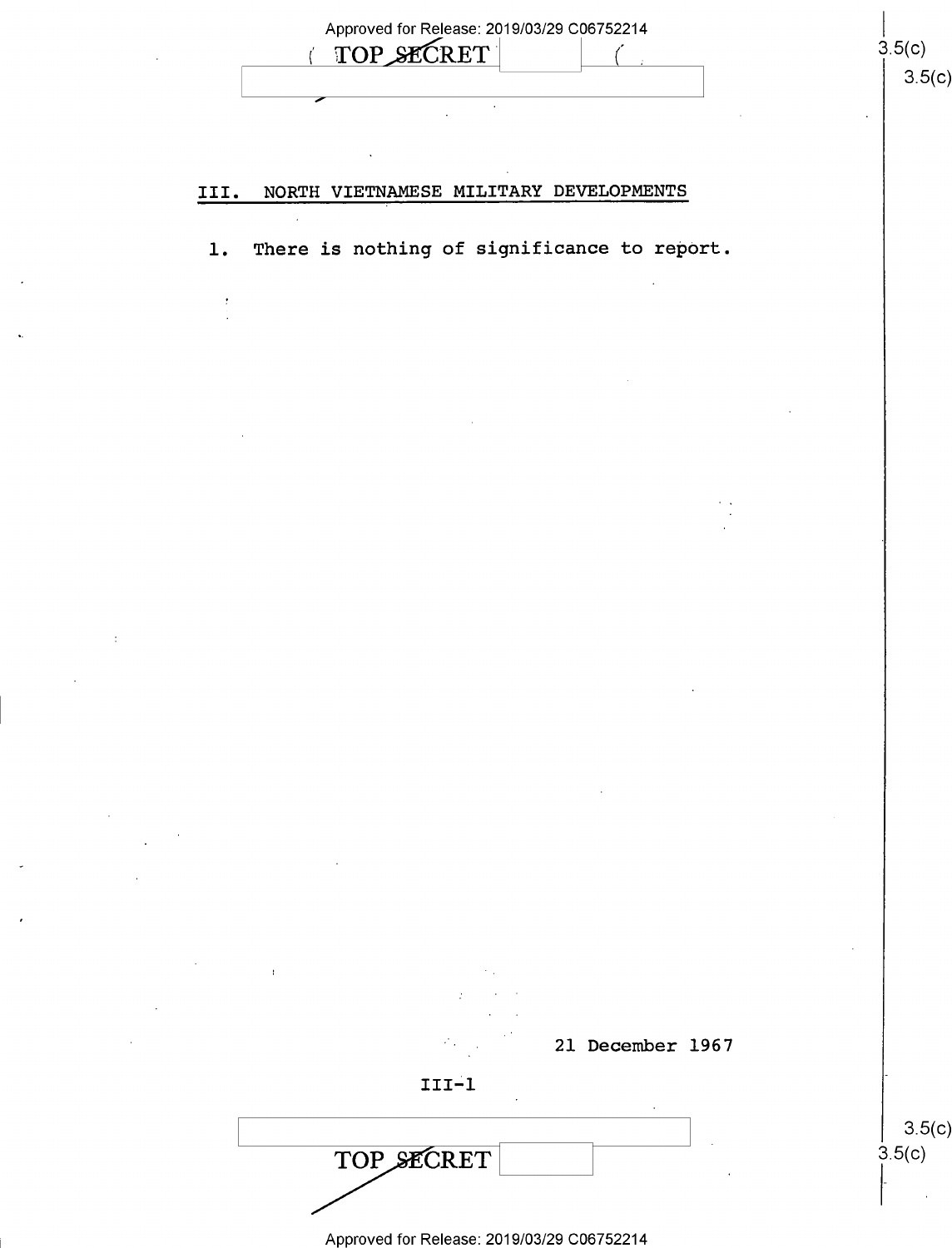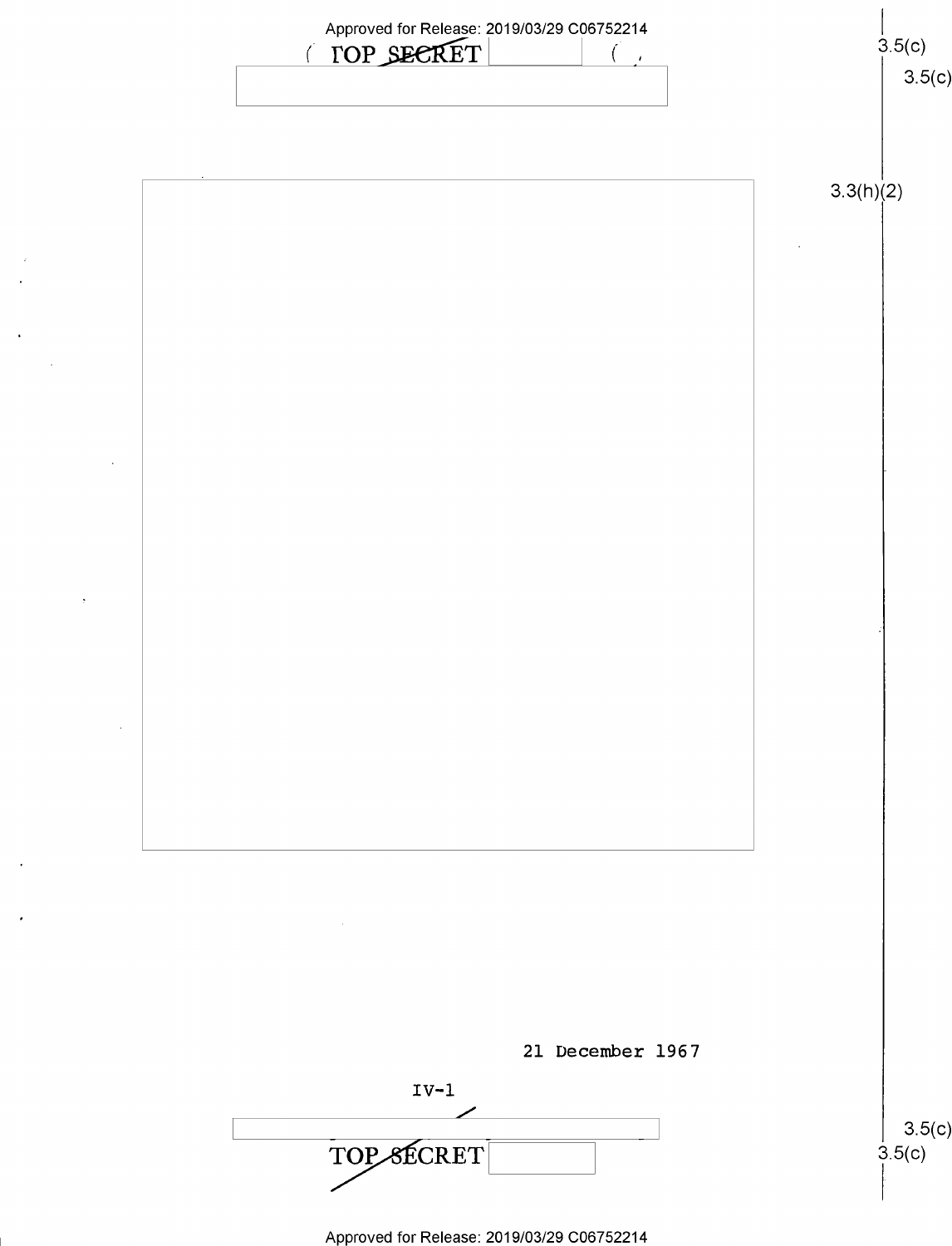#### V. COMMUNIST POLITICAL DEVELOPMENTS

**TOP SECRET** 

(

Approved for Release: 2019/03/29 C06752214

rj

 $3.5(c)$ 

 $3.5(c)$ 

 $3.5(c)$ 

1. In what appears to be a concerted effort to improve the international status and prestige of the Liberation Front, some Communist capitals are publicizing the reception of Front representatives as diplomats. The language of the announcements concerning the Front varies and may be deliberately vague, but it seems to include in some cases changing the status of the Front Mission from "foreign representatives" accredited to an unofficial "front" or "solidarity" organization.to a more official position such as a "diplomatic mission" accredited to the host government.

2. According to Hanoi radio, the new Liberation Front representative in Peking presented his "letter of appointment" to Premier Chou En—lai on 5 December.. Hanoi quoted the Chinese premier as saying that the Chinese Government regarded the Liberation Front permanent mission as "an official diplomatic mission enjoying the same status as foreign embassies in the diplomatic corps in Peking." Hanoi and Liberation Radio have played up the move as one which enhances the Front's international status. Radio Peking, has so far not reported the event as a change in the Front's status.

3. A new Front representative arrived in Berlin on l5 December and received high-level treatment-from the East German government. Hewas received by both State Council Chairman Ulbricht and Foreign Minister Winzer. According to an East German radio account, Ulbricht described the local Front office as a "diplomatic mission." In Prague, however, a new Front representative who arrived on 16 December was not accorded diplomatic status. The Czech treatment of the delegation head made it.clear that he was still accredited only to the nongovernmental Czech National Front.

2l-December 1967

 $V - 1$  $\begin{bmatrix} . & . & . \ . & . & . \ . & . & . \ . & . & . \end{bmatrix}$  (c)  $\text{TOP}$  SECRET 3.5(c)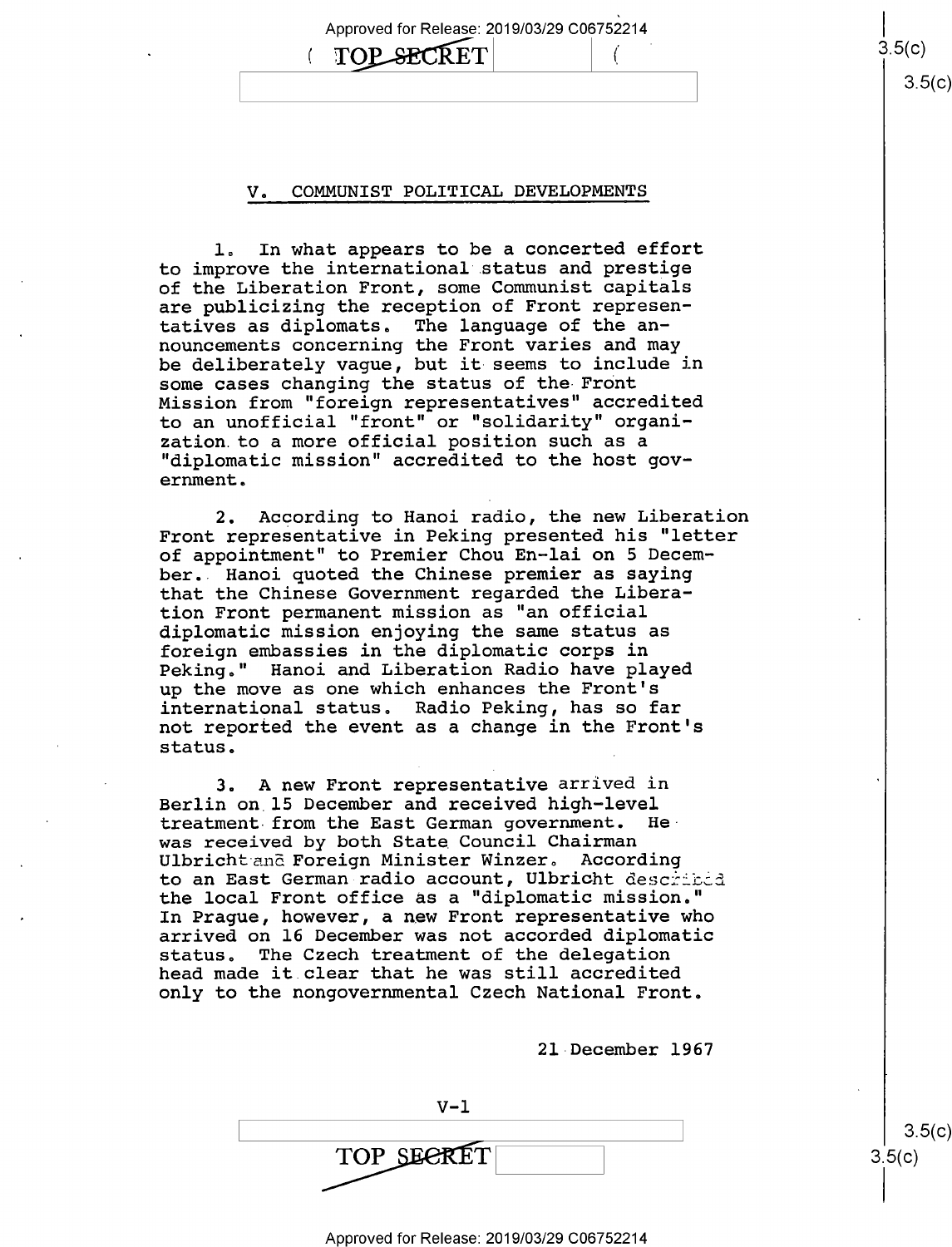Approved for Release: 2019/03/29 C06752214 Approved for Release: 2019/03/29 C06752214<br>
(DP SECRET  $($ 3.5(c)<br>
3.5<br>
3.5



5. Accrediting the Front representative to a foreign government with the rank of ambassador is not a new move by Communist or leftist governments. Front delegations in Pyongyang, Havana, and Phnom Penh have enjoyed this status for some time--in the case of Pyongyang for more than a year.

6. The new flurry appears to be related to the Front's recent efforts to improve its international status and position without actually declaring itself a government. These efforts abroad include the publicity given its new political program and the more recent attempts to get maximum ventilation for this program by circulating it through the United<br>Nations. To date there is little evidence that the To date there is little evidence that the Front intends to abandon its demonstrated reluctance to proclaim itself a formal government.

21 December 1967

 $V-2$ 

TOP SEERET

A

 $\begin{bmatrix} 3.5(c) \\ 3.5(c) \end{bmatrix}$ 

၁.၁(၄)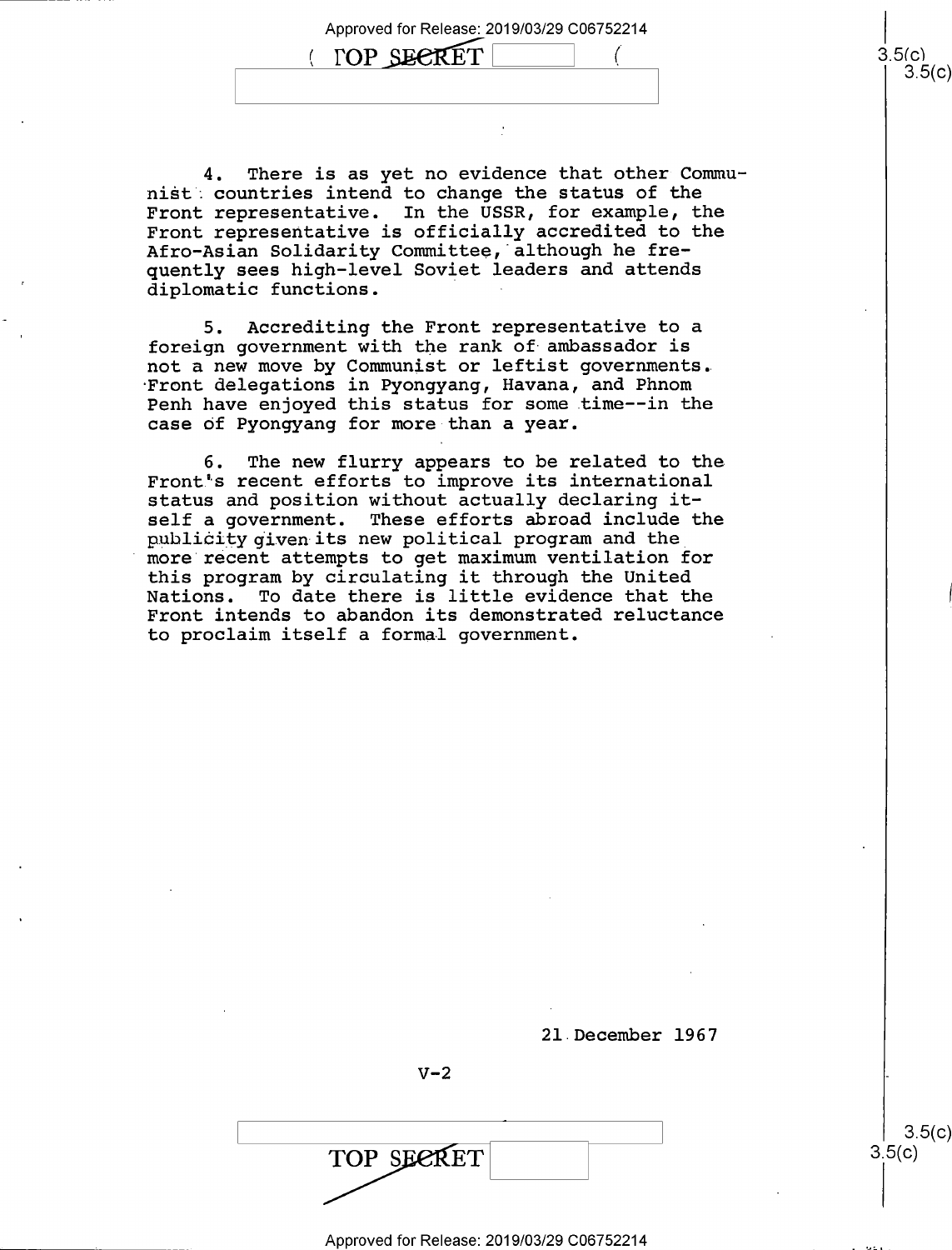Approved for Release: 2019/03/29 C06752214  $\text{TOP}$ , SECRET  $\begin{array}{ccc} 0.5(0) & \text{S.} \end{array}$  $\blacksquare$  . The contract of the contract of the contract of the contract of the contract of the contract of the contract of the contract of the contract of the contract of the contract of the contract of the contract of the

 $3.5(c)$ 

 $3.5(c)$ 

#### VI. OTHER MAJOR ASPECTS

l. The Cambodian Government has now commented officially on the increasing speculation in the US press that allied forces may pursue Vietnamese Communist units into Cambodia. On 21 December Phnom Penh announced that "35,000 armed soldiers" and the "entire civilian population" would fight US troops if they "invaded" Cambodia. Chief of State Sihanouk recently warned the Cambodian-people of possible US air and ground attacks and exhorted them to be prepared for full-scale guerrilla warfare. Phnom Penh has shifted a number of small military units to the frontier during the past six weeks and has ordered increased training of paramilitary elements. There is no evidence, however, that it intends a significant strengthening of its border defenses.

21 December I967

\ s.5(¢)

 $VI-1$ 

TOP SECRET